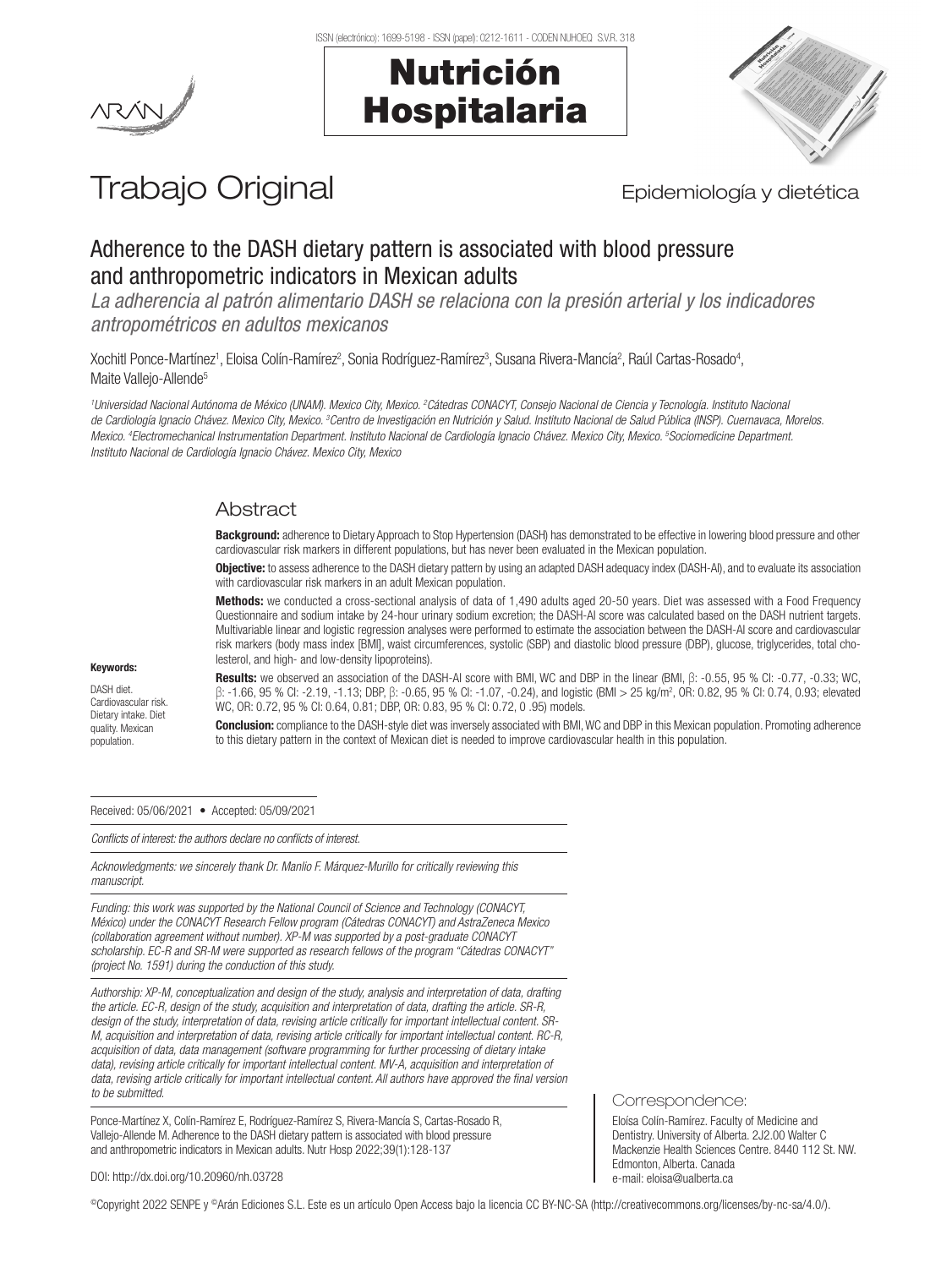#### Resumen

Antecedentes: la adherencia al patrón de alimentación DASH ha mostrado ser eficaz para reducir la presión arterial y los marcadores de riesgo cardiovascular en diferentes poblaciones, pero nunca en la mexicana.

Objetivo: evaluar la adherencia al patrón de alimentación DASH mediante un índice adapatado a los lineamientos DASH (DASH-AI) y evaluar su asociación con marcadores de riesgo.

Métodos: análisis transversal de datos de 1490 adultos de entre 20 y 50 años de edad. La ingesta dietética se evaluó utilizando un cuestionario de frecuencia de consumo de alimentos y el sodio a través de la excresión urinaria en 24 horas; la puntuación DASH-AI se calculó de acuerdo con la adherencia a las recomendaciones DASH. Se realizaron modelos logísticos y lineales para estimar la asociación entre el puntaje DASH-AI y los marcadores de riesgo cardiovascular (índice de masa corporal [IMC], circunferencia de cintura (CC), presión arterial sistólica (PAS) y diastólica (PAD), glucosa, triglicéridos, colesterol total, lipoproteínas de alta y baja densidad).

Resultados: observamos una asociación del DASH-AI con el IMC, la CC y la PAD en los modelos lineales (IMC β: -0,55, IC del 95 %: -0,77, -0,33; CC β: -1,66, IC del 95 %: -2,19, -1,33; PAD, β: -0,65, IC del 95 %: -1,07, -0,24) y logístico (IMC > 25 kg/m<sup>2</sup>, OR: 0,82, IC del 95 %: 0,74, 0,93; CC elevado, OR: 0,72; IC del 95 %: 0,64, 0,81; PAD, OR: 0,83, IC del 95 %: 0,72, 0,95).

Conclusión: la adherencia a la dieta DASH se asoció inversamente con el IMC, la CC y la PAD en la población estudiada. Es necesario promover la adherencia a este patrón dietético para mejorar la salud cardiovascular.

#### **BACKGROUND**

Palabras clave: Dieta DASH, Riesgo cardiovascular. Ingesta dietética. Calidad de la dieta. Población mexicana.

Cardiovascular disease (CVD) is the main cause of death worldwide (1). In 2017, it was calculated that 20.1 % of the Mexican population would die from heart disease (2). Furthermore, its prevalence has increased in the last decades in our country. In 2008, the mortality rate associated with heart disease was estimated at 8.4 per 10,000 individuals, while in 2017 it was reported to be 11.4 per 10,000 individuals (3).

Obesity, impaired fasting glucose, high blood pressure, and dyslipidemia are major risk factors for the development of CVD (4), while a high consumption of saturated fats, sodium, and refined carbohydrates is the main behavioral factor associated with this condition (5). Mexico has experienced important dietary changes over the last decades (6,7) with an increase in consumption of sweetened beverages and saturated fat, and a decrease in intake of fiber, fruits and vegetables (8), as well as excessive dietary sodium intake (9).

There is growing evidence that adherence to certain dietary patterns such as the Mediterranean diet (10,11) or the Dietary Approach to Stop Hypertension (DASH) (12-14) decreases the risk of developing CVD. The DASH dietary pattern was first suggested to prevent and treat hypertension (15,16); it promotes a high consumption of vegetables, fruits, whole grains, skim dairy products, fish, poultry, and seeds, and limits the intake of red meat, sugar, sweetened beverages, total and saturated fat, as well as cholesterol and sodium (17). In adult populations adherence to the DASH-style diet has demonstrated its ability not only to lower blood pressure (18) but also to improve lipid profile (19), glucose (20, 21), insulin resistance (20-22), proinflammatory proteins (23), body mass index (BMI), and waist circumference (24, 23). It has also been associated with a reduced incidence of CVD, ischemic heart disease (IHD) and stroke (12-14).

The impact of adherence to the DASH dietary pattern on diverse health outcomes has been evaluated in many populations; however, it has not been well studied among the Mexican population, whose diet is characterized by a diversity of traditional foods and preparation methods that may differ from those observed in the North American population, for which this dietary pattern was initially developed. Thus, the aim of this study was to assess adherence to the DASH dietary pattern by using an adapted DASH adequacy index (DASH-AI), and to evaluate its association with CVD risk markers among Mexican adults living in Mexico City.

#### MATERIAL AND METHODS

#### SUBJECTS AND STUDY DESIGN

This is a sub-analysis of baseline data from participants enrolled in the Tlalpan 2020 cohort, which is an ongoing observational, prospective, longitudinal study of risk factors for hypertension incidence in a Mexico City population aged 20-50 years. This study is being conducted by the National Institute of Cardiology Ignacio Chávez (INCICh, from its acronym in Spanish: Instituto Nacional de Cardiología Ignacio Chávez). Methodology details of the Tlalpan 2020 cohort were published elsewhere (25). Overall, subjects with hypertension, diabetes *mellitus,* dysthyroidism, cerebrovascular disease, ischemic cardiomyopathy, acute coronary syndrome, active cancer with an effect on survival, cognitive or mental disability, pregnant women, and those taking medications that modify blood pressure were excluded from the cohort. For the purpose of this cross-sectional analysis, participants recruited in the cohort between September 2014 and June 2017 were included. Additionally, subjects who were screened but excluded from the Tlalpan 2020 cohort due to hypertension (SBP  $\geq$  140 mmHg and/or DBP  $\geq$  90 mmHg, n = 88) or diabetes *mellitus* (DM) (fasting glucose  $\geq$  126 mg/dL, n = 24) or both ( $n = 6$ ) were included in this analysis. Subjects with incomplete dietary data ( $n = 8$ ), extreme energy intake ( $n = 15$ ) or incomplete urinary samples ( $n = 541$ ), as described below, were excluded from the analysis. All participants provided their written informed consent to be recruited in the cohort. The study was approved by the Institutional Research and Bioethics Committees of the INCICh (REF:13-802). Clinical assessments and the collection of biologic samples and all data related to this study were conducted at the INCICh.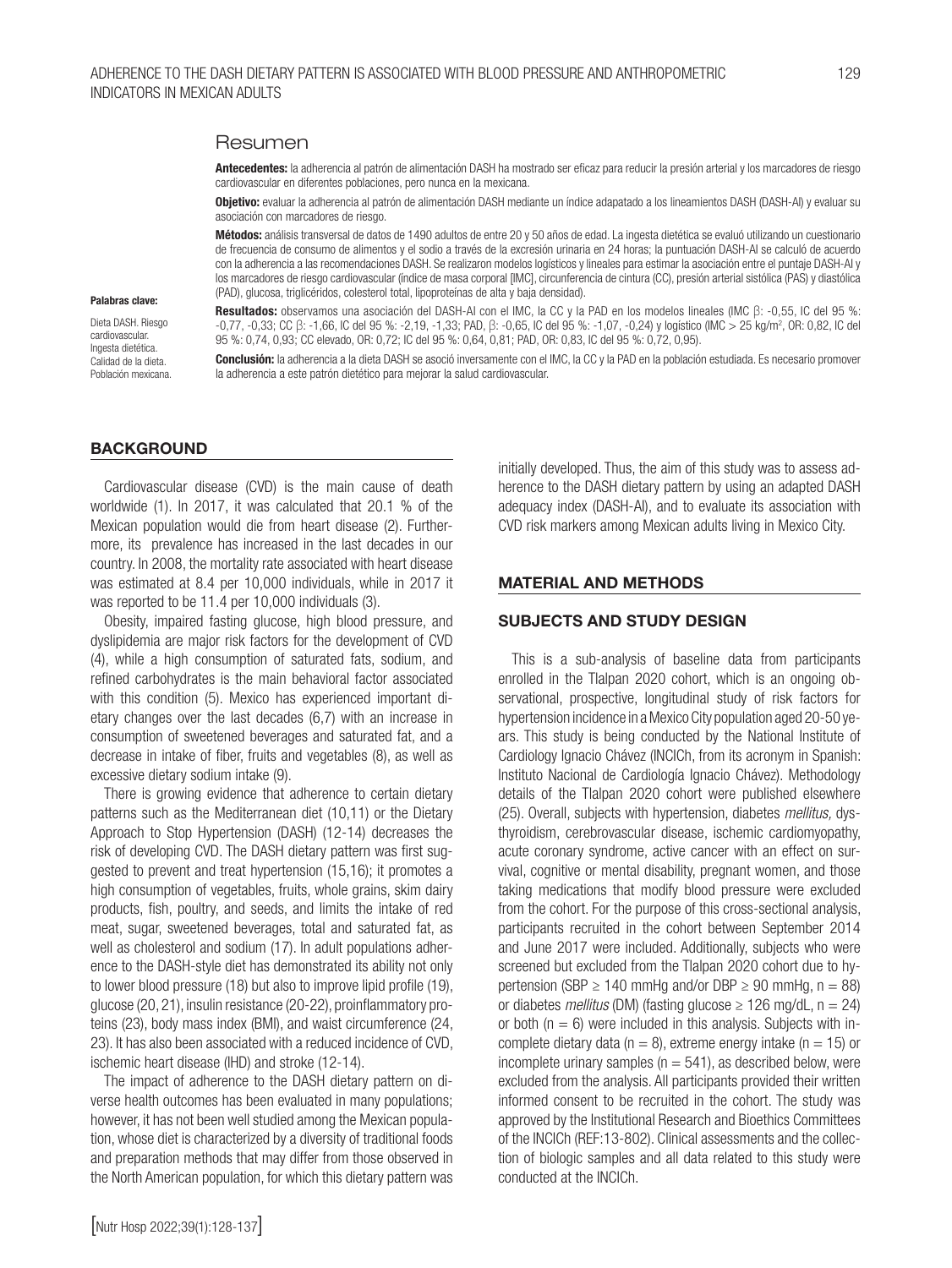#### ANTHROPOMETRIC ASSESSMENT

Weight, height, and WC assessments were conducted by trained personnel according to the procedures described by The International Society for the Advancement of Kinanthropometry (26). Patients were fasting, shoeless, and wearing a hospital gown. We used a mechanical column scale (SECA 700) with a capacity of 220 kg (0.05-kg precision) to measure weight, and a stadiometer SECA 220 (1-mm precision) to assess height. WC was measured with a measuring tape made of glass fiber (BodyFlex) with a length of 150 cm (1-mm precision). BMI was computed by dividing body weight (kilograms) by the square of the height (squared meters).

#### BIOCHEMICAL DATA

Twelve-hour fasting blood samples were drawn from all participants. Serum levels of glucose, triglycerides (Tg), total cholesterol (TC), high-density lipoprotein cholesterol (HDL-c), and low-density lipoprotein cholesterol (LDL-c) were determined by using automated analyzers at the Central Lab of the INCICh.

#### TWENTY-FOUR-HOUR URINARY SODIUM **EXCRETION**

Urinary sodium excretion was analyzed as a proxy of sodium intake. Participants were asked to collect a 24 h urine sample the day prior to their baseline visit at the INCICh. They were provided with a preservative-free container and were instructed on the correct form of collecting a urine sample (discard the first urine in the morning and collect all urine for a period of 24 h, including the first void of the day of the visit). Participants were also asked to store the collected urine in a cool place during the collection period. Urinary sodium was determined using the ion selective electrode method, and urinary creatinine was measured by Jaffe's colorimetric assay in automated analyzers. Urine samples were considered as complete when urinary creatinine levels were within the standard creatinine excretion rate interval according to sex (15-25 mg/kg/24 h for men and 10-20 mg/ kg/24 h for women) (9).

#### DIETARY INFORMATION

Dietary information was collected by trained personnel using a semiquantitative food frequency questionnaire (FFQ) previously validated for the Mexican population (28). This FFQ comprises 116 foods and beverages categorized into ten different food groups: 1) Dairy products; 2) Fruits; 3) Eggs, meat, fish, poultry, and processed meat; 4) Vegetables; 5) Legumes; 6) Cereal products; 7) Sweets and candies; 8) Beverages; 9) Oils; and 10) Mexican foods. The FFQ evaluates ten frequencies of consumption of a standardized portion of each food or beverage during one year prior to the interview: never, less than once per month, 1-3 times per month, once per week, 2-4 times per week, 5-6 times per week, once per day, 2-3 times per day, 4-5 times per day, and 6 or more times per day. Energy and daily nutrient intake were estimated by using the software program 'Sistema de Evaluación de Hábitos Nutricionales y Consumo de Nutrimentos' (Evaluation System of Nutritional Habits and Nutrient Consumption) (29), developed by the National Institute of Public Health of Mexico.

Participants with incomplete FFQ or extreme energy intake were excluded from the analysis. FFQ was considered incomplete when there were one or more missing answers. An individual's energy intake was considered as extreme when its value was 3 standard deviations (30) below or above the mean value according to sex. Individuals with an energy intake < 500 kcal/day were also excluded from the analysis.

#### OTHER COVARIATES

Other variables such as education level, physical activity, alcohol consumption and tobacco use were also collected during face-to-face interviews conducted by trained research personnel. Education level was documented as the last academic degree held. Physical activity was determined using the long version (7 days) of the "International Physical Activity Questionnaire" (IPAQ) for people aged between 15 and 69 years (31). This questionnaire evaluates three specific characteristics of physical activity: intensity, frequency and duration through questions that consider work-, home-, transportation- and exercise-related activities. Metabolic equivalents (METs, measured as minutes/ week) were estimated and physical activity was categorized as low, middle and high according to the IPAQ criteria (31). Current alcohol consumers were all participants who, at the time of the interview, reported to currently consume alcohol regardless of frequency of consumption (daily, every other day, every weekend, every two weeks, once a month, or less than once a month). Current smokers were those persons who reported to have smoked at least 100 cigarettes in their lifetime and that, at the time of the interview, smoked either every day or some days (32).

#### DASH ADEQUACY INDEX (DASH-AI)

To assess adherence of the diet to the nutrient intake recommendations of the DASH dietary pattern (15), we adapted the DASH adequacy index (DASH-AI) from the work of Gao et al*.* (33). Gao's index considers 8 of the 10 DASH nutrient intake recommendations: total fat:  $\leq$  27 % of total energy per day (%TE)/day; saturated fatty acids:  $\leq 6$  %TE/day; proteins:  $\geq 18$  %TE/day; sodium  $\langle$  2300 mg/day, potassium:  $\geq$  4700 mg/day, calcium:  $\geq$  1250 mg/day, magnesium:  $\geq$  500 mg/day, and fiber:  $\geq$  30 g/day. One point is granted to each nutrient if the person reaches the corresponding recommendation, and zero points otherwise. We adapted this index by including the two remaining DASH dietary recommendations for cholesterol  $(\leq 27 \text{ mg/day})$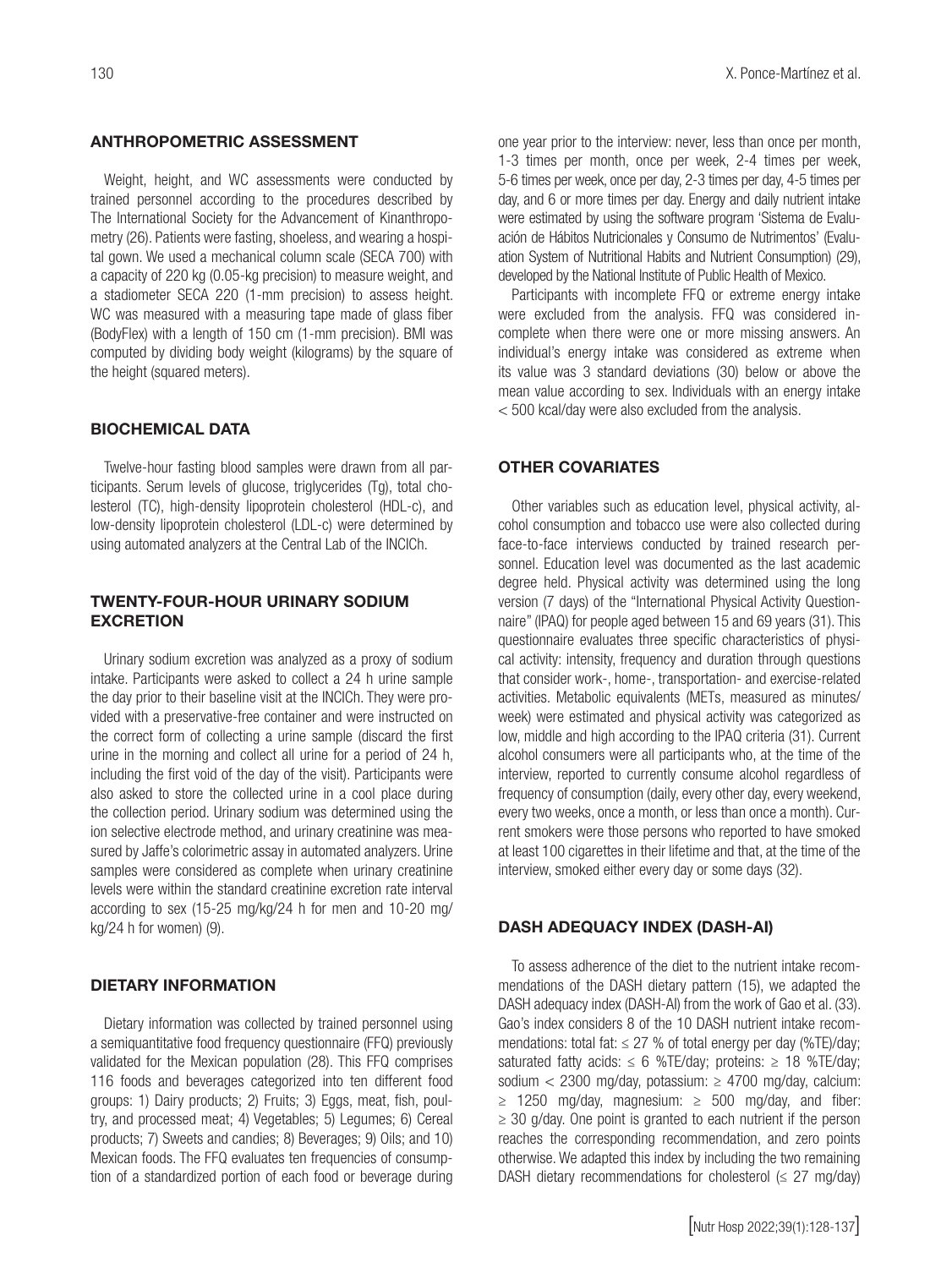#### ADHERENCE TO THE DASH DIETARY PATTERN IS ASSOCIATED WITH BLOOD PRESSURE AND ANTHROPOMETRIC 131 INDICATORS IN MEXICAN ADULTS

and carbohydrates  $\leq$  55 %TE/day), and considering three levels of compliance instead of two to add flexibility to the scoring system. In our DASH-AI, one point is granted to each dietary factor when its intake complies with the DASH recommendation, 0.5 points if it does not meet the DASH recommendation but is within a range between the DASH recommendation and another recommendation proposed by a health organization, and 0 points if the intake is out of that range. The health organizations considered included: The National Institutes of Health (Adult Treatment Panel III) (4) for proteins, carbohydrates, total fat, and cholesterol; the World Health Organization (34) for saturated fat and potassium; and the Institute of Medicine of United States for calcium (35) and magnesium (36). For dietary sodium, we considered the level of intake at which people with heart failure presented a higher risk for an acute decompensated heart failure event (37). The DASH-AI total score is the sum of the points obtained from the 10 dietary factors. The higher the score of the DASH-AI, the better the diet quality index (Table I).

| <b>Nutrient</b>                       | <b>Score</b> |                |          |  |  |
|---------------------------------------|--------------|----------------|----------|--|--|
|                                       | 1 point      | 0.5 points     | 0 points |  |  |
| Protein (%TE/day)                     | $\geq 18$    | 17.9 to 15     | < 15     |  |  |
| Carbohydrates (%TE/day)               | $\leq 55$    | 55.1 to 60     | >60      |  |  |
| Total fat (%TE/day)                   | $\leq$ 27    | 27.1 to 35     | >35      |  |  |
| Saturated fatty acids (SFA) (%ET/day) | $\leq 6$     | 6.1 to 10      | >10      |  |  |
| Cholesterol (mg/day)                  | $\leq 150$   | 150.1 to 200   | > 200    |  |  |
| Fiber (g/day)                         | $\geq 30$    | 29.9 to 20     | < 20     |  |  |
| Calcium (mg/day)                      | $\geq 1250$  | 1249.9 to 800  | < 800    |  |  |
| Magnesium (mg/day)                    | $\geq 500$   | 499.9 to 320   | < 320    |  |  |
| Potassium (mg/day)                    | $\geq 4700$  | 4699.9 to 3510 | < 3510   |  |  |
| Sodium (mg/day)*                      | $\leq 2300$  | 2300.1 to 2800 | > 2800   |  |  |

#### Table I. DASH adequacy index (DASH-AI)

*%TE/day: percentages of total energy per day; SFA: saturated fatty acids. \*Determined by 24 h urinary sodium excretion.*

#### OUTCOMES: CVD RISK MARKERS

The studied CVD risk markers were BMI, WC, glucose, Tg, TC, HDL-c, and LDL-c. For the purpose of the analysis, they were studied in their continuous and categorical forms, according to the following cutoff points, to be considered elevated or altered: BMI:  $\geq$  25 kg/m<sup>2</sup>; WC:  $\geq$  90 cm for men and  $\geq$  80 cm for women (38); glucose: ≥ 100 mg/dL (38); Tg: ≥ 150 mg/dL (4); TC: ≥ 200 mg/dL (4); HDL-c: < 40 mg/dL (4); LDL-c: ≥ 130 mg/dL (4).

#### STATISTICAL ANALYSIS

Descriptive statistics of the study sample were presented as means  $\pm$  SD, and compared between men and women by using the Student's *t*-test. Categorical variables were described as percentages and compared between men and women by employing the  $\chi^2$  test.

Multivariable linear regression analyses were performed to test the linear association between total DASH-AI score and cardiovascular risk markers. A set of two models was computed for each studied outcome, except for BMI and WC. Model 1 was adjusted for relevant covariates for all outcomes: age, sex, physical activity, education level and daily energy intake. Model 2 encompassed all variables included in Model 1 plus other relevant covariates for each outcome. In this fully adjusted model, SBP and DBP were further adjusted for BMI, alcohol consumption and tobacco use; glucose, total cholesterol, HDL-c and LDL-c were further adjusted for BMI; and Tg for BMI and alcohol consumption. Model 1 was considered as the fully adjusted model for BMI and WC. Regression coefficients (β) and 95 % confidence intervals (CI) were estimated for the association between the DASH-AI score and each CVD risk marker. Additionally, multivariable logistic analyses were performed to estimate adjusted odds ratio (OR) and 95 % CI of having altered values of the studied CVD risk markers. A set of two models was computed for each studied outcome, except for BMI and WC as described above.

A *p-*value < 0.05 was considered statistically significant for all analyses. All statistical analyses and data processing were performed using STATA, version 14 (Stata Corp., College Station, TX, USA) for Mac (39).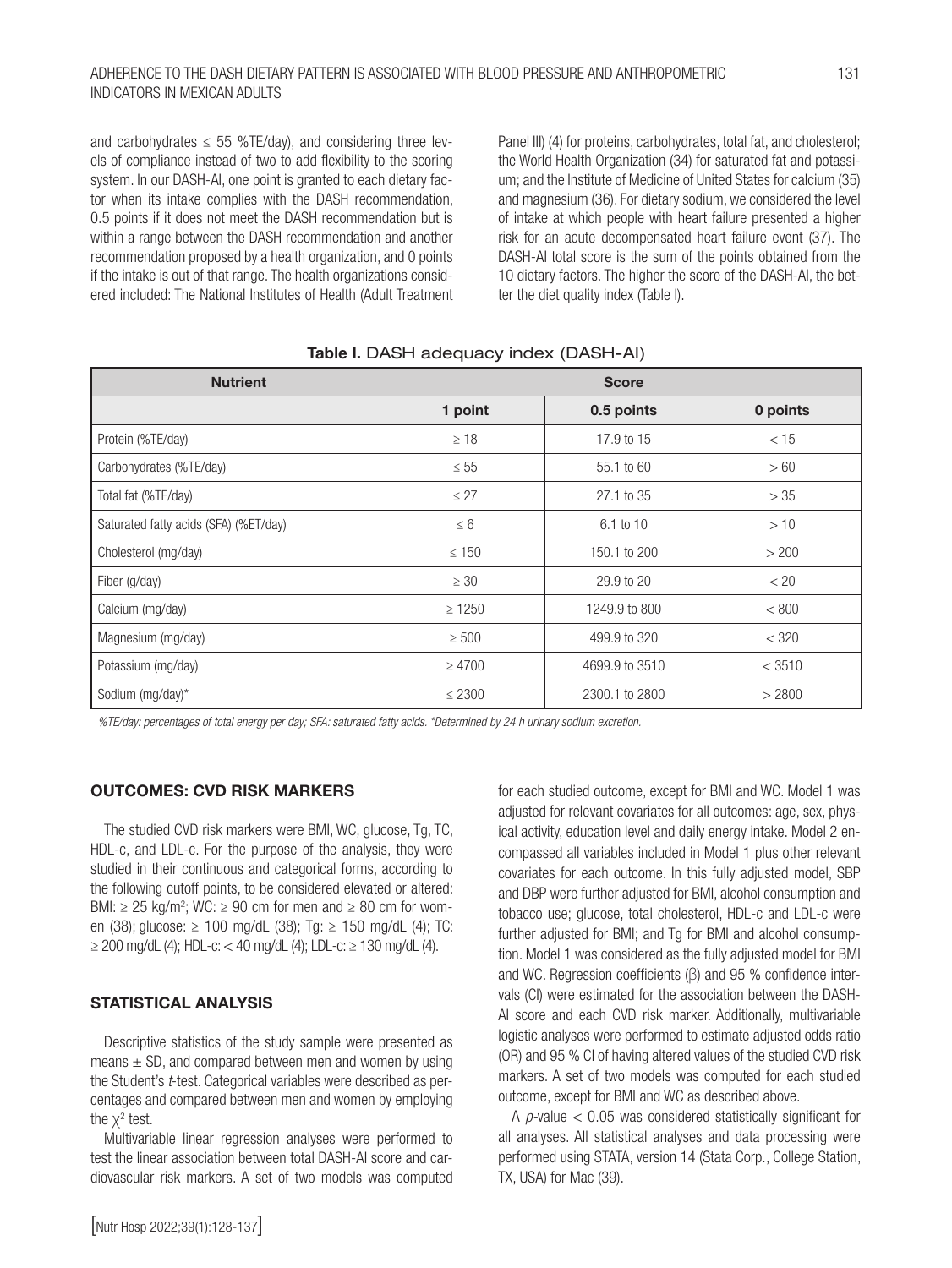#### RESULTS

Overall, 1490 participants were included in the analysis, of which 505 (33.9 %) were men. Table II shows the general characteristics of the study sample by sex. Men were younger than women, and there was a higher proportion of participants with a post-secondary education or higher, tobacco use and alcohol consumption, as well as a higher calorie intake among men. We observed no significant differences in the categories of physical activity or total DASH-AI between sexes.

Table III shows the anthropometric, clinical, and biochemical characteristics of the study sample. Mean WC, SBP and DBP were significantly higher among men when compared to women. Biochemical indicators also showed mean values significantly higher among men compared to women, except for HDL-c, which was higher in women.

Mean 24-h urinary sodium excretion in the overall study sample was  $3119.5 \pm 1280.9$  mg/24 h, and it was significantly higher in men as compared to women.

Figure 1 shows the proportion of participants that scored 0, 0.5 or 1 point for each dietary factor included in the DASH-AI. More than half of the studied sample did not score any points for intake of proteins (64.6 %), total lipids (53.7 %), saturated fatty acids (57.6 %), cholesterol (70.3 %), calcium (69.5 %), potassium (73.0 %) and sodium (54.1 %). Carbohydrate intake was the DASH-AI component with the highest degree of adherence to DASH dietary recommendations, showing the largest proportion of participants achieving one point within the DASH-AI (79.3 %); the opposite was observed for saturated fatty acids, with the lowest proportion of participants achieving one point (1.5 %).

Table IV shows the multivariable association (β and 95 % CI) between the DASH-AI score and each of the studied cardiovascular risk markers. For every one-unit increase in the DASH-AI score, BMI significantly decreased 0.55 units, WC 1.66 cm, SBP 0.54 and DBP 0.65 mmHg after adjustment for sex, age, physical activity, education level, and energy intake (Model 1). No significant associations were observed in the fully adjusted models; however, DBP exhibited a trend towards a 0.35-mmHg decrease per one unit increase in the DASH-AI score.

Table V shows the multivariable-adjusted ORs (95 % CI) for the association between each cardiovascular risk marker and the DASH-AI score. The risk of having BMI  $\geq$  25 kg/m<sup>2</sup>, WC  $\geq$  90 cm in men and  $\geq 80$  cm in women, DBP  $\geq 80$  mmHg, and HDL-c  $<$  40 mg/dL decreases by 18 %, 28 %, 17 %, and 13 % per each unit increase in the DASH-AI score, respectively, in Model 1. We observed no significant association in the fully adjusted models for SBP, DBP and biochemical parameters.

|                                              | <b>Total</b><br>$(n = 1490)$ | <b>Men</b><br>$(n = 505)$ | <b>Women</b><br>$(n = 985)$ | $\mathbf{p}$ |
|----------------------------------------------|------------------------------|---------------------------|-----------------------------|--------------|
|                                              | Mean $\pm$ SD                | Mean $\pm$ SD             | Mean $\pm$ SD               |              |
| Age, yrs <sup>*</sup>                        | $37.9 \pm 8.9$               | $37.2 \pm 8.9$            | $38.4 \pm 8.8$              | 0.012        |
| Education level (%) <sup>†</sup>             |                              |                           |                             |              |
| < High school                                | 16.6                         | 17.2                      | 16.2                        |              |
| High school                                  | 36.3                         | 31.9                      | 50.9                        | 0.045        |
| $\geq$ Post-secondary education              | 47.2                         | 50.9                      | 45.3                        |              |
| Current tobacco use (%) <sup>+</sup>         | 38.4                         | 51.1                      | 31.9                        | < 0.001      |
| Energy intake (kcal)*                        | $2198 \pm 627$               | $2395 \pm 673$            | $2097 + 577$                | < 0.001      |
| Current alcohol consumption (%) <sup>+</sup> | 70.9                         | 80                        | 66.3                        | < 0.001      |
| Physical activity category (%) <sup>+</sup>  |                              |                           |                             |              |
| Low                                          | 47.7                         | 46                        | 48.5                        |              |
| Moderate                                     | 14.6                         | 15                        | 14.4                        | 0.697        |
| High                                         | 37.6                         | 39                        | 37.1                        |              |
| Total DASH-AI score*                         | $3.3 \pm 1.2$                | $3.3 \pm 1.2$             | $3.4 \pm 1.2$               | 0.157        |

#### Table II. General characteristics of the studied sample

*DASH-AI: DASH adequacy index. \*Student's t-test to compare continuous variables between men and women. †* χ*2 test to compare categorical variables between men and women.*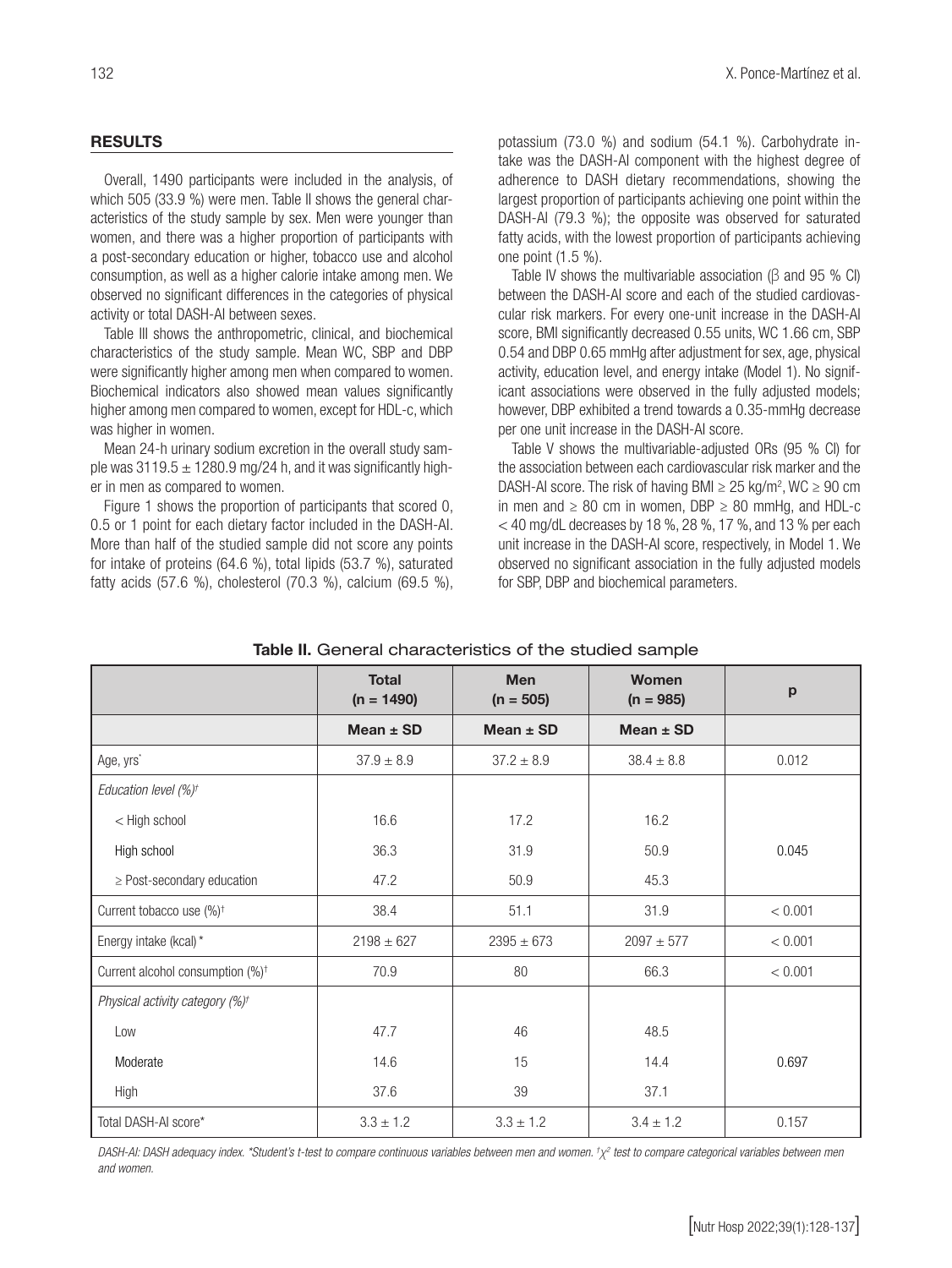| of the studied population grouped by sex- |                              |                           |                             |         |  |  |  |  |
|-------------------------------------------|------------------------------|---------------------------|-----------------------------|---------|--|--|--|--|
|                                           | <b>Total</b><br>$(n = 1490)$ | <b>Men</b><br>$(n = 505)$ | <b>Women</b><br>$(n = 985)$ |         |  |  |  |  |
|                                           | Mean $\pm$ SD                | Mean $\pm$ SD             | Mean $\pm$ SD               | p       |  |  |  |  |
| BMI ( $kg/m2$ )                           | $27.2 \pm 4.5$               | $27.4 \pm 4.4$            | $27.0 \pm 4.6$              | 0.097   |  |  |  |  |
| WC (cm)                                   | $90.5 \pm 11.7$              | $94.6 \pm 11.5$           | $88.3 \pm 11.2$             | < 0.001 |  |  |  |  |
| SBP (mmHg)                                | $107.6 \pm 12.3$             | $112.5 \pm 12.6$          | $105.2 \pm 11.4$            | < 0.001 |  |  |  |  |
| DBP (mmHg)                                | $72.3 \pm 9.3$               | $75.5 \pm 9.3$            | $70.6 \pm 8.8$              | < 0.001 |  |  |  |  |
| Glucose (mg/dL)                           | $92.8 \pm 11.2$              | $94.6 \pm 10.7$           | $91.7 \pm 11.3$             | < 0.001 |  |  |  |  |
| Total cholesterol (mg/dL)                 | $186.6 \pm 34.7$             | $189.5 \pm 37.9$          | $185.1 \pm 32.8$            | 0.018   |  |  |  |  |
| HDL-c (mg/dL)                             | $48.9 \pm 12.8$              | $42.8 \pm 9.87$           | $52.0 \pm 13.0$             | < 0.001 |  |  |  |  |
| $LDL-c$ (mg/dL)                           | $122.4 \pm 30.9$             | $127.3 \pm 33.2$          | $119.9 \pm 29.4$            | < 0.001 |  |  |  |  |
| Tg (mg/dL)                                | $144.6 \pm 96.9$             | $176.5 \pm 132.9$         | $128.2 \pm 66.3$            | < 0.001 |  |  |  |  |
| Urinary sodium<br>(mg/24 h)               | $3119.5 \pm 1280.9$          | $3675.5 \pm 1424.2$       | $2834.4 \pm 1097.3$         | < 0.001 |  |  |  |  |

#### Table III. Anthropometric, clinical, and biochemical characteristics of the studied population grouped by sex\*

*BMI: body mass index (kg/m2 ); WC: waist circumference (cm); SBP: systolic blood pressure; DBP: diastolic blood pressure; HDL-c: high-density lipoprotein cholesterol; LDL-c: low-density lipoprotein cholesterol; Tg: triglycerides. \*t-test for comparison between men and women.*



#### Figure 1.

Percentage of subjects in each DASH-AI score.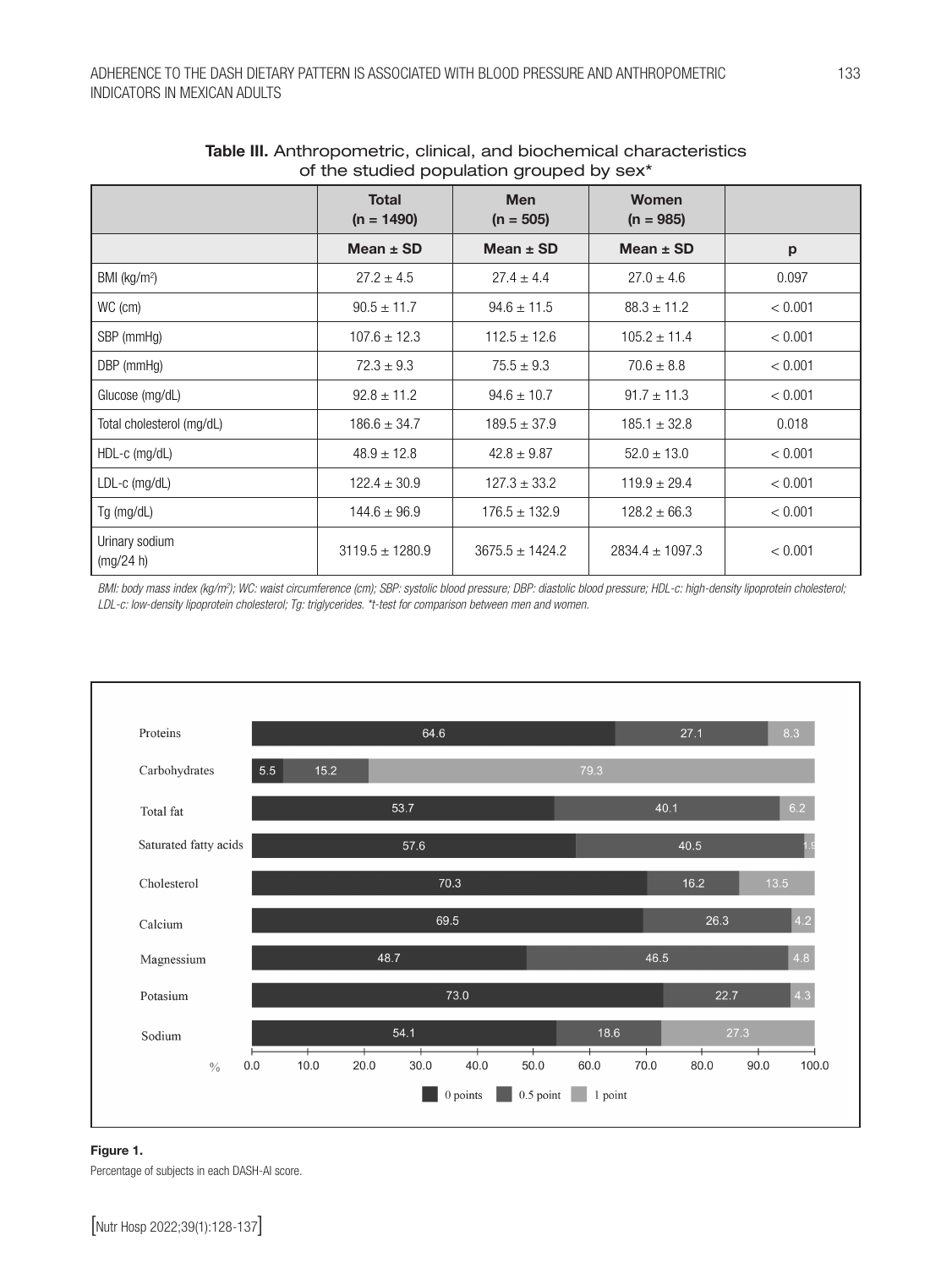| Cardiovascular risk markers | <b>Model 1</b> |                |         | <b>Model 2</b> |               |       |
|-----------------------------|----------------|----------------|---------|----------------|---------------|-------|
|                             | β              | 95 % CI        | p       | β              | 95 % CI       | p     |
| BMI ( $kg/m2$ )             | $-0.55$        | $-0.77, -0.33$ | < 0.001 |                |               |       |
| WC (cm)                     | $-1.66$        | $-2.19 - 1.13$ | < 0.001 |                |               |       |
| SBP (mmHg)                  | $-0.54$        | $-1.08, -0.01$ | 0.047   | $-0.09$        | $-0.62, 0.42$ | 0.712 |
| DBP (mmHg)                  | $-0.65$        | $-1.07, -0.24$ | 0.002   | $-0.35$        | $-0.75, 0.05$ | 0.090 |
| Glucose (mg/dL)             | 0.41           | $-0.95, 0.13$  | 0.134   | $-0.04$        | $-0.56, 0.49$ | 0.894 |
| Total cholesterol (mg/dL)   | $-0.12$        | $-1.76.1.52$   | 0.886   | $-0.01$        | $-1.64.1.67$  | 0.989 |
| $HDL-c$ (mg/dL)             | $-0.52$        | $-0.85, 1.12$  | 0.092   | $-0.02$        | $-0.56, 0.59$ | 0.959 |
| $LDL-c$ (mg/dL)             | $-0.15$        | $-1.62, 1.32$  | 0.841   | 0.18           | $-1.29, 1.66$ | 0.809 |
| Tg (mg/dL)                  | $-2.36$        | $-6.99, 2.28$  | 0.319   | 0.25           | $-4.35, 4.85$ | 0.916 |

#### Table IV. Linear association (β [95 % CI]) between the DASH-AI score and cardiovascular risk markers

*BMI: body mass index (kg/m2 ); WC: waist circumferences (cm); SBP: systolic blood pressure; DBP: diastolic blood pressure; HDL-c: high-density lipoprotein cholesterol; LDL-c: low-density lipoprotein cholesterol; Tg: triglycerides. Model 1: adjusted for sex, age, physical activity, education level and energy intake. Model 2 for SBP and DBP: variables included in Model 1 plus BMI, alcohol consumption and tobacco use. Model 2 for glucose, total cholesterol, HDL-c and LDL-c: variables included in Model 1 plus BMI. Model 2 for Tg: variables included in Model 1 plus BMI and alcohol consumption.*

| Cardiovascular risk markers              | <b>Model 1</b> |            |         | <b>Model 2</b> |            |       |
|------------------------------------------|----------------|------------|---------|----------------|------------|-------|
|                                          | <b>OR</b>      | 95 % CI    | p       | <b>OR</b>      | 95 % CI    | p     |
| $BMI > 25$ (kg/m <sup>2</sup> )          | 0.82           | 0.74, 0.93 | 0.006   |                |            |       |
| $WC \ge 80$ cm women<br>$\geq 90$ cm men | 0.72           | 0.64, 0.81 | < 0.001 |                |            |       |
| $SBP \geq 120$ mmHq                      | 0.94           | 0.80.1.09  | 0.424   | 1.03           | 0.87, 1.22 | 0.699 |
| $DBP \geq 80$ mmHg                       | 0.83           | 0.72, 0.95 | 0.008   | 0.88           | 0.77, 1.02 | 0.103 |
| Glucose $\geq 100$ mg/dL                 | 0.94           | 0.82, 1.08 | 0.359   | 1.03           | 0.89, 1.20 | 0.690 |
| Cholesterol $\geq 200$ mg/dL             | 0.99           | 0.88, 1.11 | 0.802   | 0.99           | 0.88, 1.11 | 0.859 |
| $HDL-c < 40$ mg/dL                       | 0.87           | 0.76, 0.98 | 0.026   | 0.93           | 0.82, 1.06 | 0.303 |
| LDL-c $\geq$ 130 mg/dL                   | 1.01           | 0.91, 1.13 | 0.848   | 1.03           | 0.92, 1.15 | 0.571 |
| $Tg \ge 150$ mg/dL                       | 0.93           | 0.83, 1.04 | 0.202   | 0.98           | 0.87, 1.09 | 0.712 |

#### Table V. Logistic regression analysis for the association between DASH-AI score and cardiovascular risk markers

*BMI: body mass index (kg/m2); WC: waist circumferences (cm); SBP: systolic blood pressure; DBP: diastolic blood pressure; HDL-c: high-density lipoprotein cholesterol; LDL-c: low-density lipoprotein cholesterol; Tg: triglycerides. Model 1: adjusted for sex, age, physical activity, education level and energy intake. Model 2 for SBP and DBP: variables included in Model 1 plus BMI, alcohol consumption and tobacco use. Model 2 for glucose, total cholesterol, HDL-c and LDL-c: variables included in Model 1 plus BMI. Model 2 for Tg: variables included in Model 1 plus BMI and alcohol consumption.*

#### **DISCUSSION**

In this study conducted in an adult population living in Mexico City we found an inverse association of the DASH-AI score with BMI, WC, and DBP. We also reported an overall low adherence to DASH dietary recommendations, with a mean DASH-AI score in this studied sample of  $3.3 \pm 1.2$  points from a total of 10 points, with potassium being the dietary component of the DASH-AI with the highest proportion of participants with no adherence. To our knowledge, this is the first study that evaluates adherence to the DASH dietary pattern through a score based on its nutrient intake goals and its association with cardiovascular risk markers in an adult Mexican population.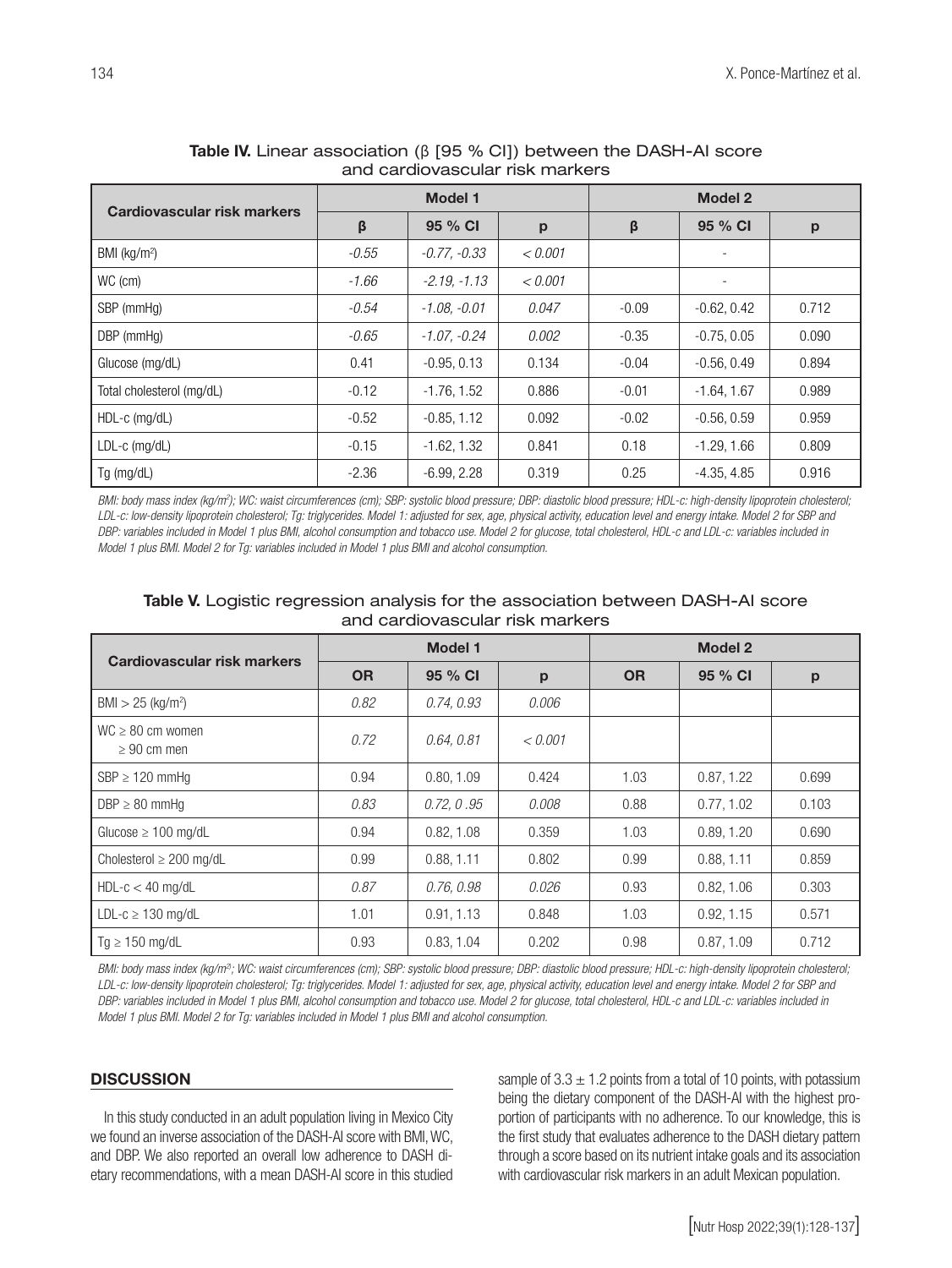Other studies have also reported low adherence to the DASH dietary pattern. Lemon et al. (40) found a low percentage of individuals who adhered to the DASH nutrient intake recommendations for potassium (3.1 %), calcium (11.6 %), magnesium (2.5 %) and fiber (3.8 %) in an adult population from the United States. In our study, we observed a low adherence to the DASH nutrient intake recommendations for potassium (4.3 %), magnesium (4.8 %), calcium (4.2 %), saturated fatty acids (1.9 %), total lipids (6.2 %) and proteins (8.3 %). Gao et al. (33), in a study conducted in the United States, observed that Hispanics were less likely to adhere to the calcium recommendation (OR: 0.79, 95 % CI: 0.68 to 0.91) when compared to white, Chinese, and African participants, but more likely to comply with the fiber recommendation (OR: 2.23, 95 % CI: 1.53 to 3.23) when compared to other ethnicities. In our study, we found that 33.1 % of the studied population adhered to the fiber recommendation.

The DASH dietary pattern promotes a high consumption of vegetables, fruits, whole grains, skim dairy products, fish, poultry and seeds, and limits the intake of red meat, sugar, sweetened beverages, total and saturated fat, cholesterol and sodium (17). Low adherence to the DASH dietary pattern may be related to its strict nutrient intake daily goals (15); for instance, the DASH recommendation for potassium is 4700 mg/day, while the WHO recommendation for this nutrient is 3510 mg/day (41); similarly, the recommendation for calcium consumption proposed by DASH is 1250 mg/d, while the US Institute of Medicine recommends an intake of 800 mg/day (35). In addition, the low adherence to the DASH nutrient intake recommendations may reflect the lack of a regional-specific adaptation of these dietary guidelines that includes local foods to achieve the DASH nutrient intake goals.

In this sense, a recent study in Mexican women evaluated the association between the DASH dietary pattern, among others, and anthropometric measures (42). The DASH score used was based on 8 food components rather than the DASH daily nutrient intake goals as in our study. After adjustment for age, education, center, energy intake, and physical activity, no significant association between the DASH score and anthropometric measures was observed (42). In our study, which included women and men, we found an adjusted negative association of the DASH-AI score with BMI, WC, SBP and DBP, controlling for sex, age, physical activity, education level and energy intake; also, we observed an adjusted 17 % decreased risk of having elevated  $DBP \geq 80$  mmHg) per one-point increase in the DASH-AI score when adjusting for the same covariates, supporting the blood pressure lowering effects of this dietary pattern, although this association was attenuated when BMI, alcohol consumption, and tobacco use were also included in the model. Differences in the results of these two studies might be related to the fact that the first one used an index based on food components of the DASH dietary patterns while we used an index based on the DASH daily nutrient goals. Thus, we considered nutrients instead of the foods endorsed by the DASH diet, and this might have helped take into consideration local foods during the assessment of adherence to the DASH dietary pattern. This points out the need for a local adaptation of this a priori-defined dietary pattern.

Other studies that evaluated adherence to the DASH diet using scores based on daily nutrient intake goals have reported similar results to those observed in our study. Saneei et al. (43) informed that the adherence to this dietary pattern significantly decreased the risk of having a WC greater than 80 cm (OR: 0.32; 95 % CI: 0.10, 0.68) and blood pressure greater than 130/85 mmHg (OR: 0.20; 95 % CI: 0.09, 0.67) in adult women from Iran. Staffileno et al. (44) also found that a lower compliance with the DASH nutrient intake recommendations increased the probability of presenting blood pressure  $\geq 140/90$  mmHg by 37 % (OR: 1.37; 95 % CI: 1.06, 1.77) in a Latino population living in the United States.

In this study, we adapted the index proposed by Gao et al. (33) by including the DASH recommendation for carbohydrates and cholesterol, and considering three levels of adherence to each dietary factor (full adherence: 1 point; intermediate adherence: 0.5 points; and no adherence at all: 0 points) in order to allow more flexibility for the scoring system. We opted for using an index based on the DASH nutrient intake goals rather than the DASH food components under the premise that the DASH nutrient intake goals may be assessed worldwide regardless of local dietary patterns, while the food intake and meal plan proposed by the DASH dietary pattern may not suit local food availability, and thus mislead the assessment of adherence to the DASH dietary pattern in populations such as the Mexican one. Additionally, it has been reported that the DASH diet foods tend to be less available among patients with a low socioeconomic status (45). Mackenbach et al. (46) studied the association between complying with the DASH food groups and socioeconomic level; the authors found that persons with a lower socioeconomic status were less likely to comply with the DASH food group recommendations when compared to those with a higher socioeconomic status (OR: 0.59; 95 % CI: 0.52 to 0.68) (45).

This study has some limitations that should be considered. Firstly, the cross-sectional design does not allow establishing causality between adherence to the DASH dietary pattern and cardiovascular risk markers. However, the FFQ used in this study collects information on dietary intake over the last year, which makes it possible to assess exposure to food during this period. Secondly, the FFQ does not include the consumption of certain foods such as fast food (hamburgers and hot dogs), skim milk, and oilseeds. These foods could be relevant in the assessment of adherence to the DASH diet. However, this study has the strength of having estimated sodium consumption through its excretion in 24-hour urine. Finally, the study population was composed of volunteers living in Mexico City who enrolled in a cohort study, and those excluded due to hypertension and/or diabetes, thus the results obtained in this study may not be extrapolated to the general Mexican population. Also, participants identified as having hypertension and/or diabetes were not aware of their having these conditions, thus they had not changed their diet based on this finding at the time of assessments.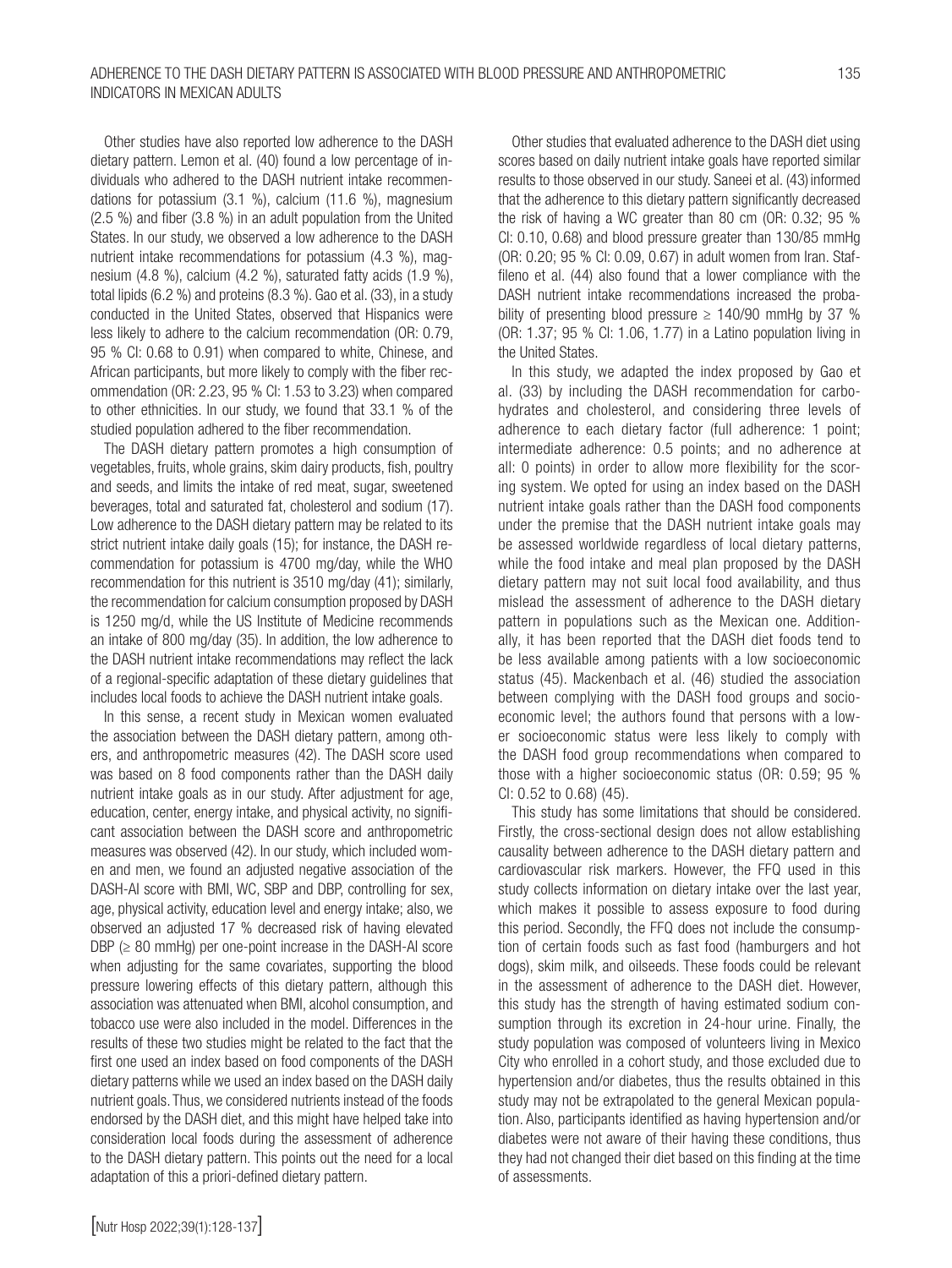#### **CONCLUSION**

The results of this study showed an association of BMI, WC, and DBP with adherence to the DASH dietary pattern as measured by an index based on the DASH nutrient intake goals (DASH-AI). We also observed an overall low adherence to DASH dietary recommendations, with the lowest rates of adherence observed for calcium, magnesium, potassium, and total fat. This study highlights the urgency there is to develop evidence-based dietary guidelines for the Mexican population aiming to reduce cardiovascular risk in our population.

#### **REFERENCES**

- 1. World Health Organization (WHO). World health statistics 2018: monitoring health for the SDGs, sustainable development goals. Geneva: WHO; 2018.
- 2. Principales causas de muerte 2017 [Internet]; 2018 [cited 03 de abril de 2019]. Available from: http://www.beta.inegi.org.mx/contenidos/saladeprensa/boletines/2018/EstSociodemo/DEFUNCIONES2017.pdf.
- 3. Instituto Nacional de Estadistica y Geografia. Características de las defunciones registradas en méxico durante 2017. México: INEGI; 2018.
- 4. National Heart Lung and Blood Institute. Third Report of the National Cholesterol Education Program (NCEP) Expert Panel on Detection, Evaluation, and Treatment of High Blood Cholesterol in Adults (Adult Treatment Panel III). National Institutes of Health; 2002. Report No.: 02-5215.
- 5. Eilat-Adar S, Sinai T, Yosefy C. Nutritional recommendations for cardiovascular disease prevention. Nutrients 2013;5(9):3646-83. DOI: 10.3390/nu5093646
- 6. Popkin BM. The nutrition transition: an overview of world patterns of change. Nutr Rev 2004;62(7 Pt 2):S140-3. DOI: 10.1111/j.1753-4887.2004. tb00084.x
- 7. Moreno-Altamirano L, Hernandez-Montoya D, Silberman M, Capraro S, García-García JJ, Soto-Estrada G, et al. The nutrition transition and the double burden of malnutrition: changes in dietary patterns 1961-2009 in the Mexican socioeconomic context. Arch Latinoam Nutr 2014;64(4):231-40.
- 8. Instituto Nacional de Salud Pública. Enuesta Nacional de Salud y Nutrición 2016 Medio Camino. (ENSANUT MC 2016). Cuernavaca, Morelos; 2017.
- 9. Vallejo M, Colin-Ramirez E, Rivera Mancía S, Cartas Rosado R, Madero M, Infante Vázquez O, et al. Assessment of Sodium and Potassium Intake by 24 h Urinary Excretion in a Healthy Mexican Cohort. Arch Med Res 2017;48(2):195-202. DOI: 10.1016/j.arcmed.2017.03.012
- 10. Sofi F, Abbate R, Gensini GF, Casini A. Accruing evidence on benefits of adherence to the Mediterranean diet on health: an updated systematic review and meta-analysis. Am J Clin Nutr 2010;92(5):1189-96. DOI: 10.3945/ ajcn.2010.29673
- 11. Martinez-Gonzalez MA, Gea A, Ruiz-Canela M. The Mediterranean Diet and Cardiovascular Health. Circ Res 2019;124(5):779-98. DOI: 10.1161/CIR-CRESAHA.118.313348
- 12. Folsom AR, Parker ED, Harnack LJ. Degree of concordance with DASH diet guidelines and incidence of hypertension and fatal cardiovascular disease. Am J Hypertens 2007;20(3):225-32. DOI: 10.1016/j.amjhyper.2006.09.003
- 13. Struijk EA, May AM, Wezenbeek NL, Fransen HP, Soedamah-Muthu SS, Geelen A, et al. Adherence to dietary guidelines and cardiovascular disease risk in the EPIC-NL cohort. Int J Cardiol 2014;176(2):354-9. DOI: 10.1016/j. ijcard.2014.07.017
- 14. Larsson SC, Wallin A, Wolk A. Dietary Approaches to Stop Hypertension Diet and Incidence of Stroke: Results From 2 Prospective Cohorts. Stroke 2016;47(4):986-90.
- 15. National Heart Lung and Blood Institute. Your Guide to Lowering Your Blood Pressure with DASH. Bethesada, MD: National Heart, Lung, and Blood Institute; 2006. Contract No.: 06-4082.
- 16. Appel LJ, Moore TJ, Obarzanek E, Vollmer WM, Svetkey LP, Sachs FM, et al. A clinical trial of the effects of dietary patterns on blood pressure. DASH Collaborative Research Group. N Engl J Med 1997;336(16):1117-24. DOI: 10.1056/NEJM199704173361601
- 17. Sacks FM, Obarzanek E, Windhauser MM, Svetkey LP, Vollmer WM, McCullough M, et al. Rationale and design of the Dietary Approaches to Stop Hypertension trial (DASH). A multicenter controlled-feeding study of die-

tary patterns to lower blood pressure. Ann Epidemiol 1995;5(2):108-18. DOI: 10.1016/1047-2797(94)00055-x

- 18. Sacks FM, Svetkey LP, Vollmer WM, Appel LJ, Bray GA, Harsha D, et al. Effects on blood pressure of reduced dietary sodium and the Dietary Approaches to Stop Hypertension (DASH) diet. DASH-Sodium Collaborative Research Group. N Engl J Med 2001;344(1):3-10. DOI: 10.1056/NEJM200101043440101
- 19. Siervo M, Lara J, Chowdhury S, Ashor A, Oggioni C, Mathers JC. Effects of the Dietary Approach to Stop Hypertension (DASH) diet on cardiovascular risk factors: a systematic review and meta-analysis. Br J Nutr 2015;113(1):1-15. DOI: 10.1017/S0007114514003341
- 20. Shirani F, Salehi-Abargouei A, Azadbakht L. Effects of Dietary Approaches to Stop Hypertension (DASH) diet on some risk for developing type 2 diabetes: a systematic review and meta-analysis on controlled clinical trials. Nutrition 2013;29(7-8):939-47. DOI: 10.1016/j.nut.2012.12.021
- 21. Jacobs S, Boushey CJ, Franke AA, Shvetsov YB, Monroe KR, Haiman CA, et al. A priori-defined diet quality indices, biomarkers and risk for type 2 diabetes in five ethnic groups: the Multiethnic Cohort. Br J Nutr 2017;118(4):312-20. DOI: 10.1017/S0007114517002033
- 22. Esfandiari S, Bahadoran Z, Mirmiran P, Tohidi M, Azizi F. Adherence to the dietary approaches to stop hypertension trial (DASH) diet is inversely associated with incidence of insulin resistance in adults: the Tehran lipid and glucose study. J Clin Biochem Nutr 2017;61(2):123-9. DOI: 10.3164/jcbn.16-95
- 23. Asemi Z, Samimi M, Tabassi Z, Sabisi S-S, Esmaillzadeh A. A randomized controlled clinical trial investigating the effect of DASH diet on insulin resistance, inflammation, and oxidative stress in gestational diabetes. Nutrition 2013;29(4):619-24. DOI: 10.1016/j.nut.2012.11.020
- 24. Bhupathiraju SN, Tobias DK, Malik VS, Pan A, Hruby A, Manson JE, et al. Glycemic index, glycemic load, and risk of type 2 diabetes: results from 3 large US cohorts and an updated meta-analysis. Am J Clin Nutr 2014;100(1): 218-32. DOI: 10.3945/ajcn.113.079533
- 25. Colin-Ramirez E, Rivera-Mancia S, Infante-Vazquez O, Cartas-Rosado R, Vargas-Barrón J, Madero M, et al. Protocol for a prospective longitudinal study of risk factors for hypertension incidence in a Mexico City population: the Tlalpan 2020 cohort. BMJ Open 2017;7(7):e016773. DOI: 10.1136/ bmjopen-2017-016773
- 26. The International Society for the Advancement of Kinanthropometry (ISAK). International standards for anthropometric assessment. Australia; 2001.
- 27. Montgomery KS. Soy protein. J Perinat Educ 2003;12(3):42-5. DOI: 10.1624/105812403X106946
- 28. Hernandez-Avila M, Romieu I, Parra S, Hernández Ávila J, Madrigal H, Willett W. Validity and reproducibility of a food frequency questionnaire to assess dietary intake of women living in Mexico City. Salud Publica Mex 1998;40(2):133-40. DOI: 10.1590/s0036-36341998000200005
- 29. Hernández-Avila M, Resoles M, Parra S. SNUT Sistema de Evaluacion de Há bitos Nutricionales y Consumo de Nutrimentos. Cuernavaca, México: Instituto Nacional de Salud Pública; 2003.
- 30. Roth GA, Johnson C, Abajobir A, Abd-Allah F, Abera SF, Abyu G, et al. Global, Regional, and National Burden of Cardiovascular Diseases for 10 Causes, 1990 to 2015. Journal of the J Am Coll Cardiol 2017;70(1):1-25. DOI: 10.1016/j.jacc.2017.04.052
- 31. Craig CL, Marshall AL, Sjostrom M, Bauman AE, Booth ML, Ainsworth BE, et al. International physical activity questionnaire: 12-country reliability and validity. Med Sci Sports Exerc 2003;35(8):1381-95. DOI: 10.1249/01. MSS.0000078924.61453.FB
- 32. Odani S, Armour BS, Graffunder CM, Willis G, Hartman AM, Agaku IT. State-Specific Prevalence of Tobacco Product Use Among Adults - United States, 2014-2015. MMWR Morb Mortal Wkly Rep 2018;67(3):97-102. DOI: 10.15585/mmwr.mm6703a3
- 33. Gao SK, Fitzpatrick AL, Psaty B, Jiang R, Post W, Cutler J, et al. Suboptimal nutritional intake for hypertension control in 4 ethnic groups. Arch Intern Med. 2009 Apr 13;169(7):702-7. DOI: 10.1001/archinternmed.2009.17
- 34. World Health Organization. Prevención de las enfermedades cardiovasculares. Directrices para la evaluación y el manejo del riesgo cardiovascular. Geneve: WHO/FAO; 2010.
- 35. Institute of Medicine (US) Committee to Review Dietary Reference Intakes for Vitamin D and Calcium. Dietary Reference Intakes for Adequacy: Calcium and Vitamin D. Washington (DC): National Academy Press; 2011.
- 36. Institute of Medicine (US) Standing Committee on the Scientific Evaluation of Dietary Reference Intakes. Dietary Reference Intakes for Calcium, Phosphorus, Magnesium, Vitamin D, and Fluoride. Washington (DC): National Academy Press; 1997.
- 37. Arcand J, Ivanov J, Sasson A, Floras V, Al-Hesayen A, Azevedo ER, et al. A high-sodium diet is associated with acute decompensated heart failure in